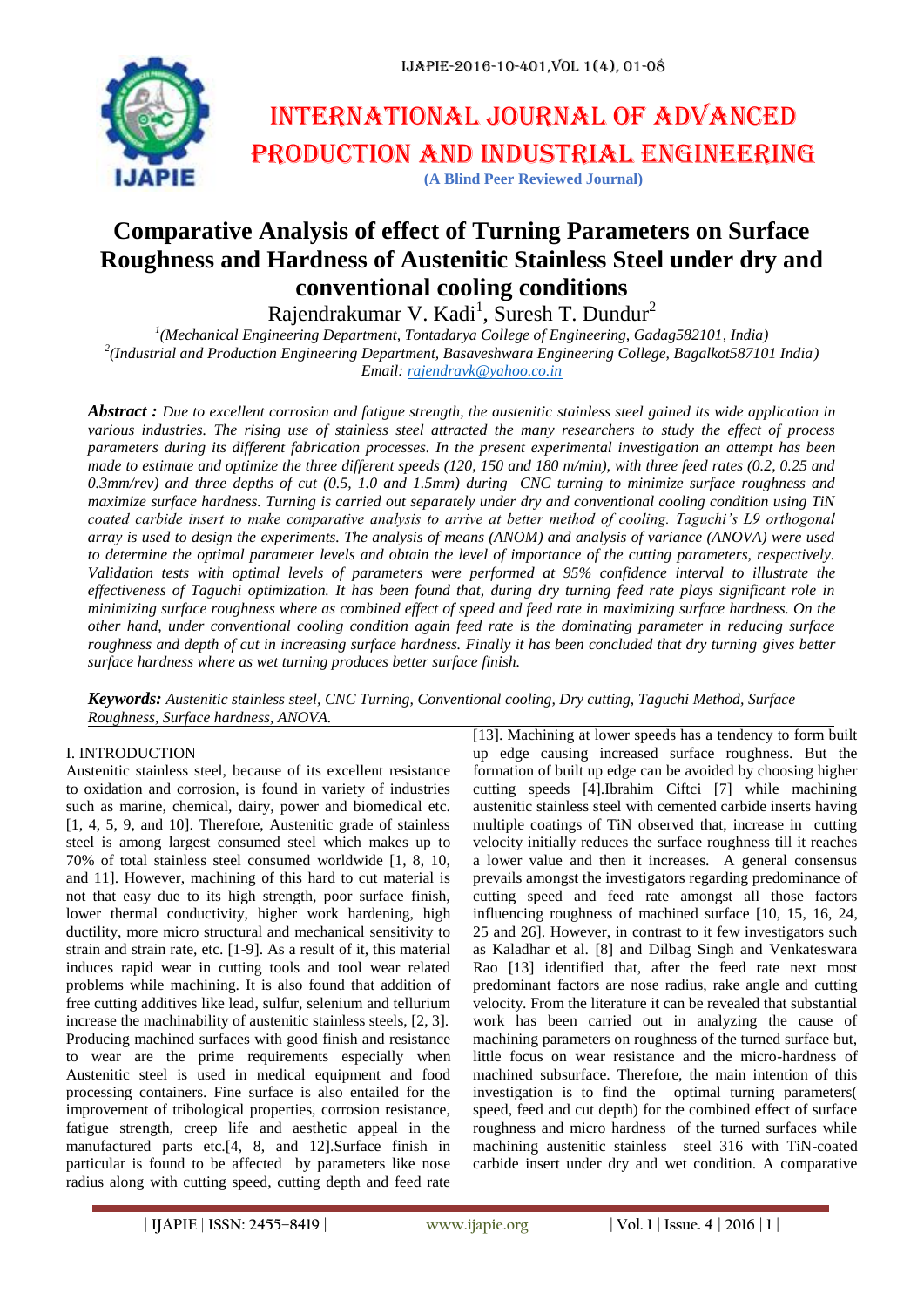study is carried out to find the optimal method of cooling for better surface properties.

Taguchi"s L9 orthogonal array has been used to achieve the above objective. And also, a numerical analysis (ANOVA) has been performed to know which process variables and their interactions are statistically important. Finally, ANOM is done to find the optimum level of each variable for both surface roughness (Ra) and micro hardness (mHV), and results are compared with the experimental values. Statistical package MINITAB-16 was used to perform the statistical analysis.

#### II. METHODOLOGY

The present study is carried out using Taguchi"s fractional factorial design by taking L9 orthogonal array to optimize the responses. The orthogonal arrays consider simultaneously the effect of many controlling factors on the response quantity. The orthogonal experiments were conducted to obtain the optimum level for every controlling factor. Further these experiments provide information about effect of individual as well as interactive effect of the parameters on response[18, 19].

In this optimization technique objective function is formed on the basis of "signal to noise (S/N) ratio" which is subjected to the constraints formed by the noise factors using orthogonal matrix.[18, 19]. Thus Taguchi method gives the expected optimal performance under the noise factors. Based on the nature of variable i.e. S/N values ratios, the objective function can be selected as to "smaller the better", "larger the better" and "nominal the best" type. ANOM of S/N ratio helps in determining the admirable combination of controlling parameters and their levels. The ANOVA helps in understanding the individual and interactive effect of control factors on the responses [18, 19].

#### III. EXPERIMENTATION

In the present investigation, cylindrical turning trails were carried out as per the L<sub>9</sub> orthogonal array design matrix. Three control factors namely cutting speed, depth of cut and

feed rate are chosen as control factors for the present study. The different levels of cutting parameters are decided in accordance with the tool manufacturer's recommendation for the given material used in the experiments. Each controlling factors is considered at three levels and are illustrated in Table 1. According to Taguchi's fractional factorial design method, L<sup>9</sup> orthogonal array was used in the design of experiment. Table 2 gives the detailed outline of experimentation. The CNC lathe machine with Fanuc control (11 kW with spindle speed up to 4000 rpm) was used to conduct the turning trails in both dry and conventional cooling conditions separately. The work material used in both experiments are round bars of 32 mm diameter Austenitic Stainless Steel AISI316 and Table 3 gives detail composition of it.

The carbide inserts with CVD coating of TiN (*CNMG 120416)* having integrated chip breaker were used during the experiment. The tool having combination of tungsten carbide as base matrix and TiN as a coating material, exhibit the properties of high thermal resistance and low frictional coefficient. This makes the tool to become ideal for turning of hard to cut materials. A square shank tool holder with ISO specification of GCLNR2020 K12 was used during machining. Straight turning trails were done on specimen for the length of 30 mm each for every combination of three parameters with three levels which is depicted in Fig.1 and Fig.2.

The measured surface roughness and microhardness were considered to assess the surface quality and wear resistance of turned surface respectively. The Mitutoyo Surf Test model "SJ-201" was employed to determine the values of surface roughness at five various locations around the turned surface to reduce the error. A cut-off length of 0.8 mm for the 5 samples was chosen during the measurement. The mean values of  $R_a$  was used for the analysis of surface roughness. The microhardness of every specimen was determined by using low load Vickers hardness tester (Technosys, 0.2-5Kg with 40X magnification) and is illustrated in fig.3.



**Fig1.**Experimental setup for CNC Dry turning



**Fig2.** Experimental setup for CNC Wet turning.



**Fig.3**Vickershardness tester.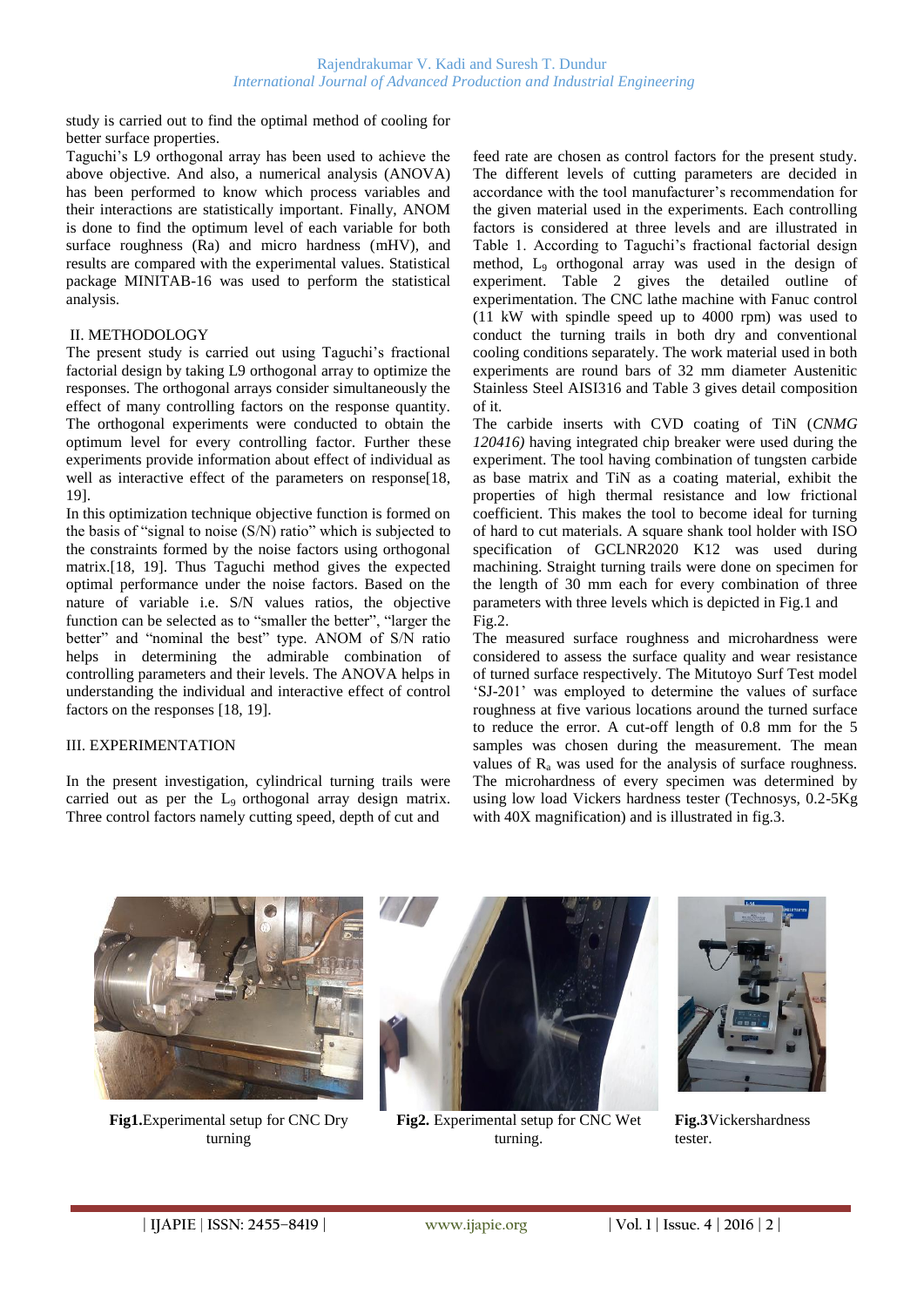| Code | <b>Control</b>   | Level |      |      |  |
|------|------------------|-------|------|------|--|
|      | Factor           |       |      |      |  |
| A    | Speed, M/min     | 120   | 150  | 180  |  |
| B    | Feed, mm/rev     | 0.20  | 0.25 | 0.30 |  |
| C    | Cut depth,<br>mm | 0.5   | 1.0  | 1.5  |  |

**Table1.**Control factors with chosen levels.

| <b>Trail</b>   |              |      |            | <b>Surface Roughness</b><br>(Ra) |            |       | <b>Surface Hardness</b><br>(mHV) |     |         |     |         |
|----------------|--------------|------|------------|----------------------------------|------------|-------|----------------------------------|-----|---------|-----|---------|
| no.            | <b>Speed</b> | Feed | <b>DOC</b> | Dry                              | S/N        | Wet   | $S/N$ ratio                      | Dry | S/N     | Wet | S/N     |
|                |              |      |            |                                  | ratio      |       |                                  |     | ratio   |     | ratio   |
|                | 120          | 0.2  | 0.5        | 2.332                            | $-7.3546$  | 1.37  | $-2.73441$                       | 248 | 47.8890 | 208 | 46.3613 |
| 2              | 120          | 0.25 | 1.0        | 3.736                            | $-11.4481$ | 2.03  | $-6.14992$                       | 315 | 49.9662 | 224 | 47.0050 |
| 3              | 120          | 0.30 | 1.5        | 3.832                            | $-11.6685$ | 1.89  | $-5.52924$                       | 331 | 50.3966 | 266 | 48.4976 |
| $\overline{4}$ | 150          | 0.2  | 1.0        | 2.632                            | $-8.4057$  | 1.466 | $-3.32268$                       | 315 | 49.9662 | 239 | 47.5680 |
| 5              | 150          | 0.25 | 1.5        | 2.610                            | $-8.3328$  | 1.48  | $-3.40523$                       | 375 | 51.4806 | 248 | 47.8890 |
| 6              | 150          | 0.30 | 0.5        | 4.418                            | $-12.9045$ | 2.152 | $-6.65685$                       | 305 | 49.6860 | 206 | 46.2773 |
|                | 180          | 0.2  | 1.5        | 1.664                            | $-4.4231$  | 1.446 | $-3.20337$                       | 378 | 51.5498 | 267 | 48.5302 |
| 8              | 180          | 0.25 | 0.5        | 3.460                            | $-10.7815$ | 1.79  | $-5.05706$                       | 273 | 48.7233 | 212 | 46.5267 |
| 9              | 180          | 0.30 | 1.0        | 4.886                            | $-13.7791$ | 2.296 | $-7.21944$                       | 339 | 50.6040 | 221 | 46.8878 |

**Table-3**. Chemical composition of Austenitic Stainless Steel (AISI 316)

| <b>Elements</b> |       | $\mathbf{C}$<br>ມ         | Mn    |       | D     | ◡                     | $\sim$ $\sim$<br>Ni | Mo    | ◡u         | w     | m.<br>. . |       | Nb    | HΑ<br>1 U |
|-----------------|-------|---------------------------|-------|-------|-------|-----------------------|---------------------|-------|------------|-------|-----------|-------|-------|-----------|
| Wt.(%)          | 0.058 | 340<br>$\sim$ $\sim$<br>ິ | 1.080 | 0.019 | 0.013 | $\sim$<br>-<br>.6.536 | .769<br>10.         | 2.086 | 550<br>.JJ | 0.079 | 0.009     | 0.014 | 0.020 | 68.319    |
|                 |       |                           |       |       |       |                       |                     |       |            |       |           |       |       |           |

## IV. RESULTS AND OBSERVATIONS

## **Under dry turning.**

## *ANOM and ANOVA*

The present investigation on dry turning, roughness of the machined surface is to be smaller and the hardness is to be larger. To attain this S/N ratio for all runs of the orthogonal array is given by:

| $\eta_1 = -10\log_{10}(R_a^2)$  | (1) |
|---------------------------------|-----|
| $\eta_2 = -10\log_{10}(H^{-2})$ | (2) |

The successive  $S/N$  ratios for all the runs of  $L_9$  are depicted in Table 2. To arrive at control factors with the optimum levels, ANOM based on S/N ratio was used and summery of which is illustrated in Table 4 and 5. The level of control factor having greatest S/N ratio is the optimum level. For minimum surface roughness the set of optimum control factors for  $R_a$  value is A3, B1 and C3 and for maximum hardness of turned surface, control factors with best levels are found to beA2, B3 and C3.

To know the relative contribution of every control factors, ANOVA based on S/N ratio has been used [18, 19] and Tables 6 and7 represent these results. It can be observed from ANOVA Table that, for  $R_a$  value of surface roughness feed rate (45.69%) plays an important role where as depth of cut (18.74%) and combined effect of speed and depth of cut(17.14%) have slight effect.On the other hand, for maximizing the hardness of the turned surface, interaction of speed and feed (36.42%) and depth of cut(25.23%) play significant effect, whereas cutting speed and feed rate do not affect significantly in increasing microhardness.

## Table 4. Optimum level of R<sub>a</sub> Values using ANOM

|                   | Levels    |           |           |                  |
|-------------------|-----------|-----------|-----------|------------------|
| Parameter<br>Code |           |           |           | Optimum<br>Level |
| А                 | $-10.752$ | $-9.601$  | $-9.456$  |                  |
| B                 | $-7.814$  | $-9.878$  | $-12.117$ |                  |
|                   | $-10.771$ | $-10.693$ | $-8.346$  | 3                |

|  |  | <b>Table 5.S/N</b> ratio based ANOM for Micro hardness |
|--|--|--------------------------------------------------------|
|--|--|--------------------------------------------------------|

| Parameter | Levels | Optimum |       |       |
|-----------|--------|---------|-------|-------|
| code      |        |         |       | Level |
|           | 49.56  | 50.20   | 49.63 |       |
|           | 49.58  | 49.65   | 50.16 | ╭     |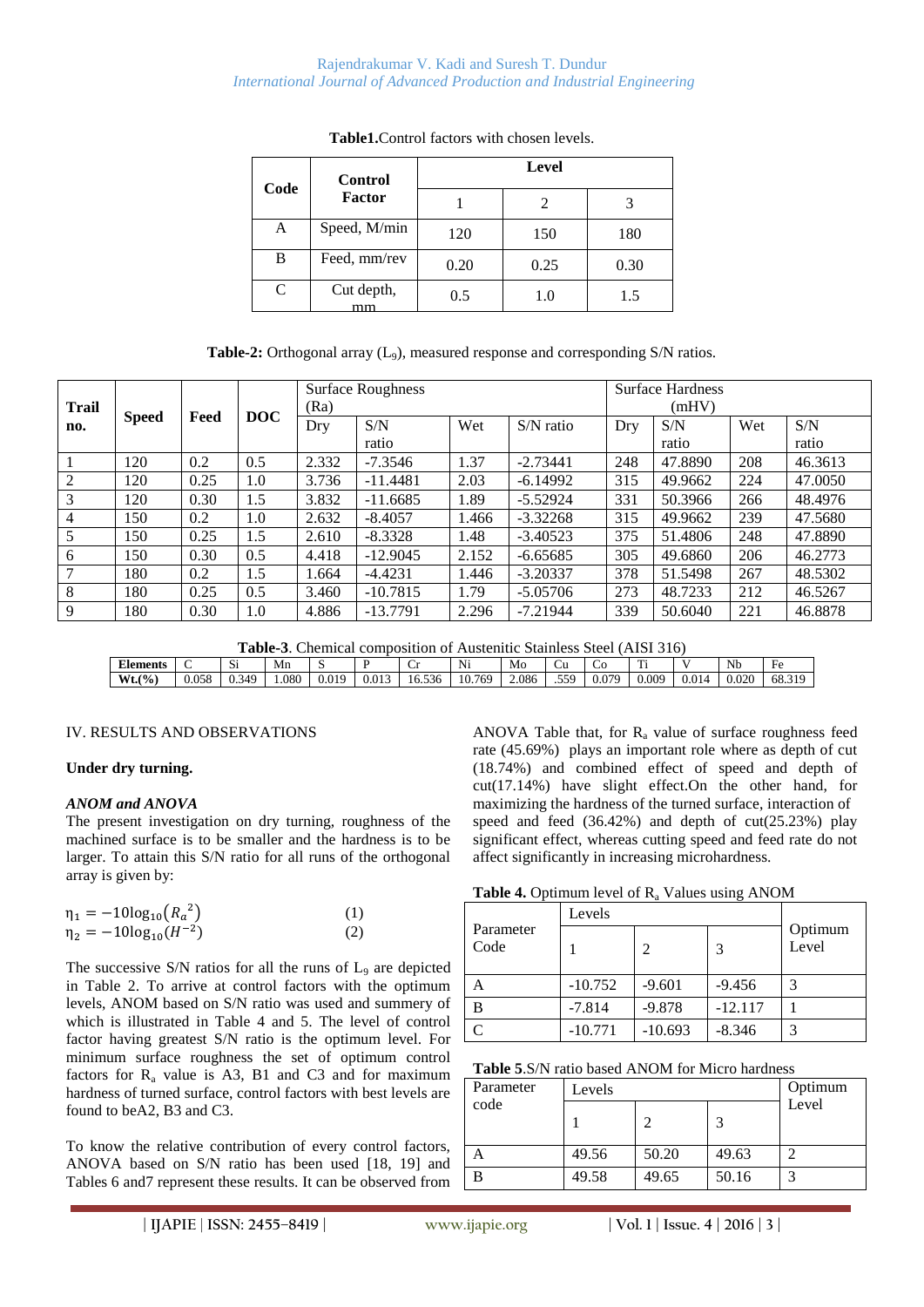#### Rajendrakumar V. Kadi and Suresh T. Dundur *International Journal of Advanced Production and Industrial Engineering*

| ໍ່ | .60 | - |
|----|-----|---|

| Parameter<br>Code | Degree<br>of<br>Freedom | Sum of<br>squares | Mean<br>square | $\frac{0}{0}$<br>Contribution |
|-------------------|-------------------------|-------------------|----------------|-------------------------------|
| A                 | $\mathfrak{D}$          | 9.077             | 4.5387         | 4.97                          |
| B                 | 2                       | 83.362            | 41.6810        | 45.69                         |
| $\mathsf{C}$      | $\mathfrak{D}$          | 34.186            | 17.0928        | 18.74                         |
| $A*B$             | 4                       | 8.128             | 2.0321         | 4.45                          |
| $A*C$             | 4                       | 31.265            | 7.8162         | 17.14                         |
| $B*C$             | 4                       | 3.143             | 0.7858         | 1.72                          |
| Error             | 8                       | 13.294            | 1.6617         | 7.29                          |
| Total             | 26                      | 182.455           | 75.6083        | 100                           |

**Table 6.**S/N ratio based ANOVA for  $R_a$  value.

**Table 7.**S/N ratio based ANOVA for Micro Hardness.

| Parameter<br>Code | Degree<br>οf<br>Freedom | Sum of<br>squares | Mean<br>square | $\frac{0}{0}$<br>Contribution |
|-------------------|-------------------------|-------------------|----------------|-------------------------------|
| A                 | 2                       | 2.2406            | 1.12029        | 9.88                          |
| B                 | 2                       | 1.7960            | 0.89798        | 7.92                          |
| $\mathcal{C}$     | 2                       | 5.7209            | 2.86045        | 25.23                         |
| $A*B$             | 4                       | 8.2533            | 2.06332        | 36.42                         |
| $A*C$             | 4                       | 0.2533            | 0.06334        | 1.12                          |
| $B*C$             | 4                       | 0.1868            | 0.04670        | 0.82                          |
| Error             | 8                       | 4.2201            | 0.52752        | 18.61                         |
| Total             | 26                      | 22.6710           | 7.57960        | 100                           |

For predicting and confirming the projected output based on the greatest combined effect of control factors, the predicted Taguchi's signal to noise ratio  $(\eta_{\text{opt}})$  is obtained from [18, 19]:

$$
\eta_{\text{opt}} = m + \sum_{j=1}^{p} [(m_{i,j})_{\text{max}} - m] \tag{4}
$$

Where,  $(m_{i,j})_{max}$  is the S/N ratio of the best combination  $i<sup>th</sup>$  level with  $j<sup>th</sup>$  factor for  $p<sup>th</sup>$  main design factor. The quality characteristic of the experiments conducted for the conformation of methodology is expressed by the confidence interval (CI). It is determined by using the following relation[19]:

$$
CI = \sqrt{F_{(1,\gamma_e)}V_e \left(\frac{1}{\eta_{eff}} + \frac{1}{\eta_{ver}}\right)}
$$
(5)

where  $F_{(1,\gamma_e)}$  is the F value for 95% CI,  $\gamma_e$  is the degree of freedom for error,  $V_e$  is the variance for error,  $\eta_{eff} = \frac{N}{4\pi}$  $\frac{N}{1+y}$ ; N=Total number of trials in orthogonal array and  $\gamma$ = degree of freedom of main control factor and  $\eta_{ver}$  is number of validation test trials taken. This confidence interval is determined to witness the proximity of the observed value  $(\eta_{obs})$  to that of predicted value  $(\eta_{opt})$ .

Table 8 shows the results of validation tests and it reveals that the predicted error i.e.,  $(\eta_{opt} - \eta_{obs})$  is within confidence interval value. Thus, Taguchi technique was used to optimize the surface roughness and micro hardness with a 0.05 significance level. The optimum level of control factors that reduce the surface roughness and increase the surface hardness are presented in Table 9.

**Table 8.**Test report of confirmation experiments.

| <b>Performance measures</b>        | ${\bf R}_{\rm a}$ | <b>Hardness</b> |
|------------------------------------|-------------------|-----------------|
| Levels $(A, B, C)$                 | 3, 1, 3           | 2, 3, 3         |
| S/N predicted $(\eta_{opt})$ , dB  | $-5.74311$        | 51.19889        |
| Observed value                     | $1.664 \mu m$     | 335 Hy          |
| $S/N$ observed $(\eta_{obs})$ , dB | $-4.4231$         | 50.5009         |
| Prediction error, dB               | $-1.32001$        | 0.69799         |
| Confidence interval value (CI),    | ±1.876208         | ±1.289606       |
|                                    |                   |                 |

**Table 9.**Optimal combination of control factors with optimal values of out puts.

|                      | Optimal combination of input variable |                  |                     |                  |  |  |  |
|----------------------|---------------------------------------|------------------|---------------------|------------------|--|--|--|
| Response             | Speed<br>(m/min)                      | Feed<br>(mm/rev) | Depth of<br>cut(mm) | Optimal<br>value |  |  |  |
| Surface<br>roughness | 180                                   | 0.20             | 1.5                 | 1.664<br>um      |  |  |  |
| <b>Hardness</b>      | 150                                   | 0.30             | 1.5                 | 335              |  |  |  |

# *Effects of cutting parameters*

To determine the effect of cutting parameters on surface roughness  $(R_a)$  and surface hardness during dry turning direct main effect plots are drawn using MINITAB 16 software [20].

## *Analysis of surface profile*

The main effect of cutting parameters on surface profile when they change from the minimum to maximum levels can be observed in fig.4 for  $R_a$ . From the S/N ratio analysis in fig.4 (a), the optimum cutting variables for minimum  $R_a$  value are found to be 180 m/min of speed, 0.20 mm/rev of feed rate and 1.5 mm or cut depth.

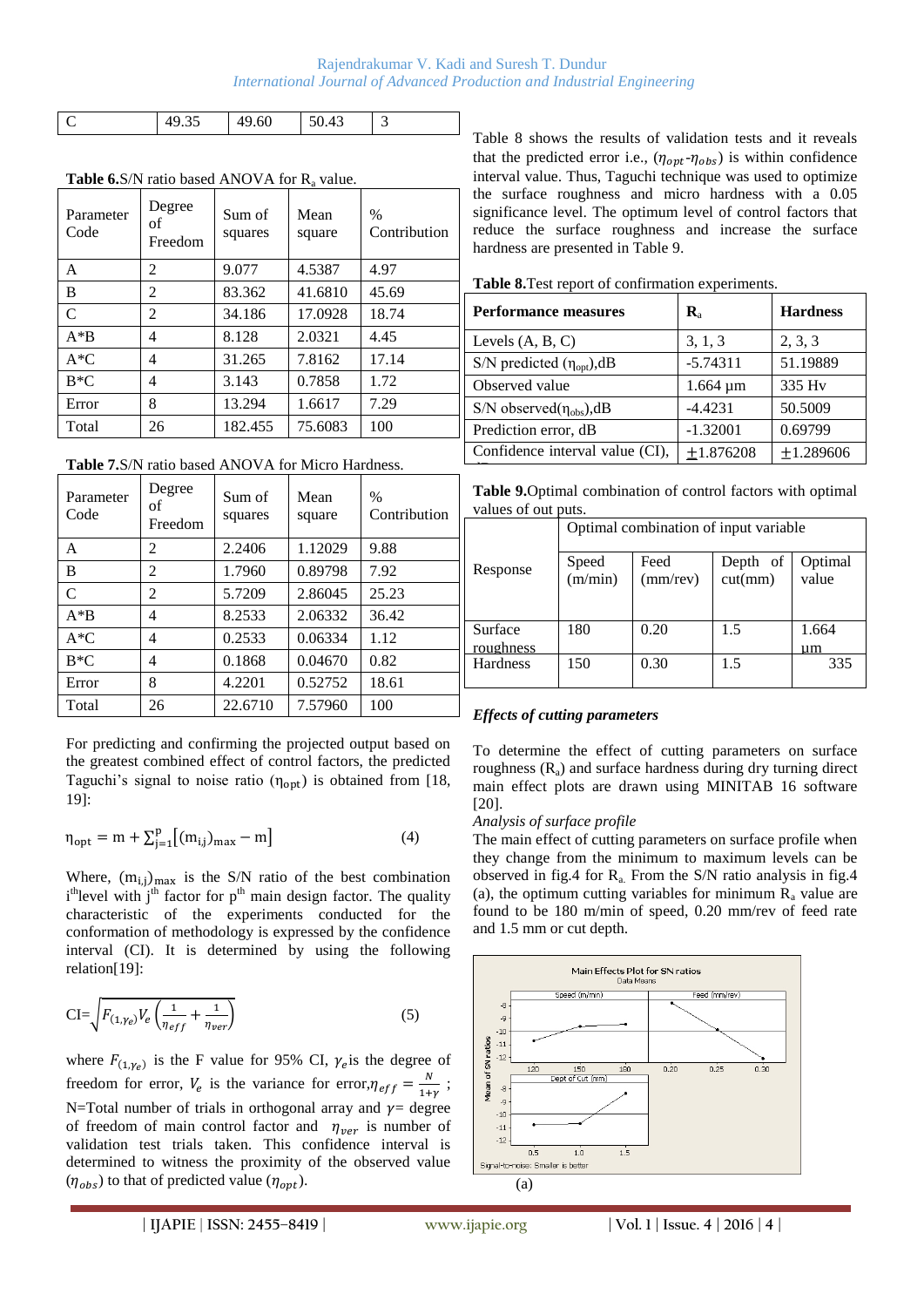

**Fig.4.** Main effect plots (a) Means of S/N ratio for  $R_a$  (b) Effect of control factors on  $R_a$ .

From the effect of control factor plots of surface roughness for  $R_a$  value in Fig.4(b), it can be seen that, as the cutting speed increaese from 120 m/min to 150 m/min there is decrease in Ra value, but further increase to 180 m/min increaes the  $R_a$  valuewhich may be, due to the presence of chatter at higher speed,formation of builtup edges during low cutting speeds and fluctuation in cutting force [5,7]. The surface roughness increases with increase in feed rate due to heat generation thereby tool wear hence, the higher surface rougness. Formation of chatter at higher feed rate may also be the cause for higher surface roughness. And also, as the depth of cutincreases the  $R$ <sub>a</sub>value decreases and same was also observed by Kaladhar et al.,[8] and this may be attributed by interactive effect of speed and cut depth.

#### *Analysis of surface Hardness.*

Fig. 6 (a) shows the optimum values of cutting parameters for maximum surface hardness in consideration with S/N ratio. According to this, 150m/min of speed, 0.3mm/rev of feed rate and 1.5mm of depth of cutare observed as optimum parameters. It can be observed from the fig.5 (b) that, increase in cutting speed from 120 m/min to 150 m/min increases the surface hardness. It is attributed by more time of penetration of cutting tool in to the work material during low speed which leads to more plastic deformation hence more work hardening. But further increase from 150 m/min to 180 m/min of speed reduced the surface hardness, may be due to increased surface deformation because of increased work hardening recovery due to rise in temperature







**Fig.5.** Main effect plots (a) Means of S/N ratio Hardness (b) Effect of control factors on hardness.

. It can be seen from the fg.5(b) that, Increase in feed rate increases the surface hardness which is, because of increased heat generation and hence more work hardening. With increase in depth of cut there is an increase in micro hardness of the turned surface. This is due to more strain hardening because of thermal softening of the material at high depth of cut [21].

#### **Under Wet turning.**

The similar procedure as during dry turning has been followed in wet turning to find the optimum level of cutting parameters and their contribution.

The results of ANOM for surface roughness  $(R_a)$  and hardness (H) are represented in Tables 10 and 11 respectively. The level of a parameter with the highest value of S/N ratio is the best combination level. The optimal parameter setting is found to be A1, B3, C1 for minimum surface roughness  $(R_a)$ ; and A3, B1, C3for maximum hardness.

**TABLE 10.**ANOM for Surface Roughness  $(R_a)$  Based on S/N Ratio

| Parameter   Levels<br>code  |          |                                | Optimum Level     |  |
|-----------------------------|----------|--------------------------------|-------------------|--|
|                             |          | 2                              |                   |  |
|                             | $-3.848$ |                                | $-4.114$ $-4.035$ |  |
| в                           |          | $-5.502$   $-4.133$   $-2.361$ |                   |  |
| $\mathcal{C}_{\mathcal{C}}$ | $-3.783$ | $-4.111$                       | $-4.103$          |  |

|  |  | <b>TABLE 11.</b> ANOM for Micro Hardness Based on S/N Ratio |
|--|--|-------------------------------------------------------------|
|--|--|-------------------------------------------------------------|

| Parameter | Levels | Optimum |       |       |
|-----------|--------|---------|-------|-------|
| code      |        |         |       | Level |
| Α         | 47.30  | 47.25   | 47.33 |       |
| B         | 47.50  | 47.16   | 47.23 |       |
|           | 46.40  | 47.18   | 48.31 |       |

To investigate the effects of turning process parameters quantitatively, the analysis of variance (ANOVA) based on S/N ratio has been employed [22]. Tables 12 and 13 give the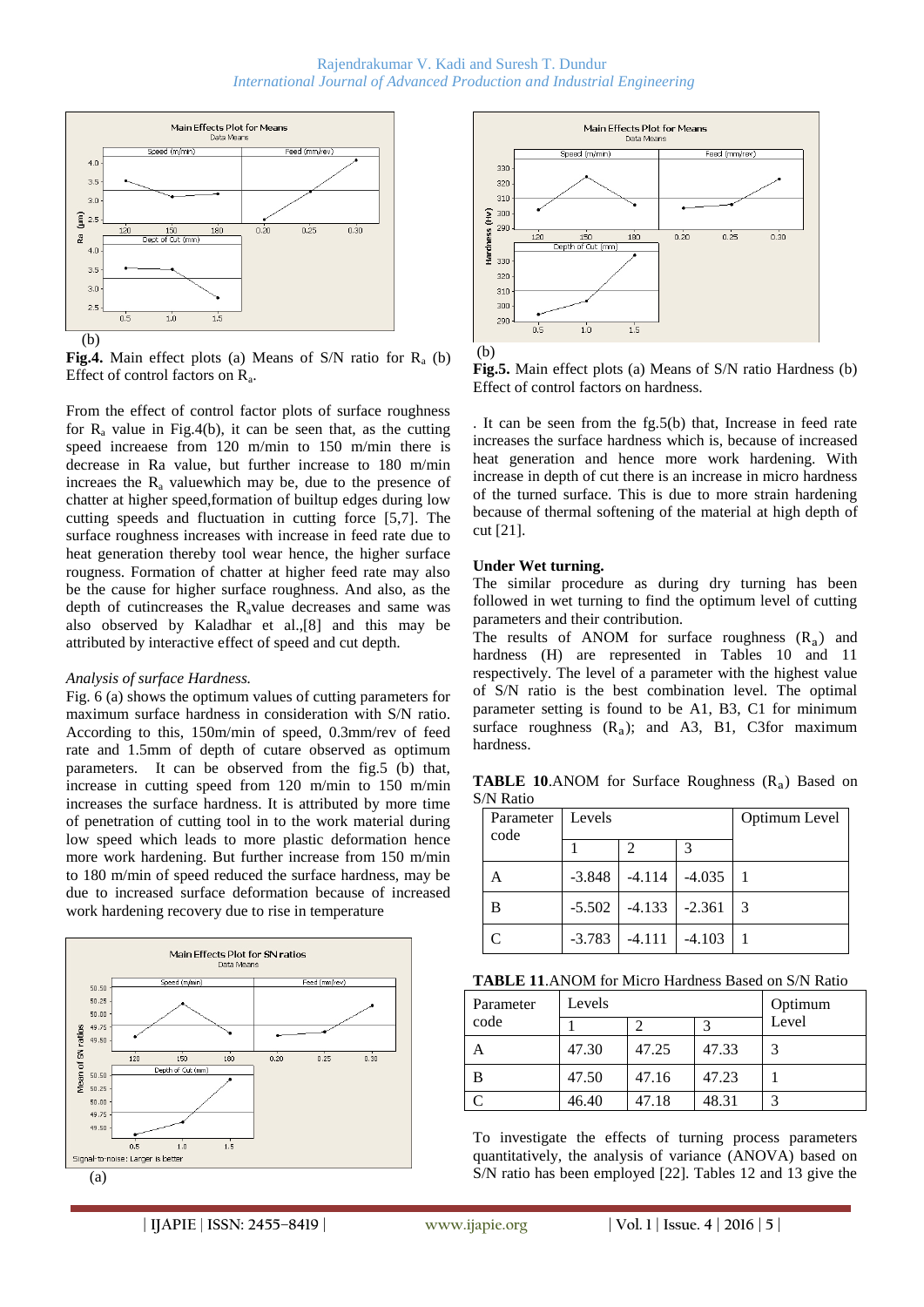summary of ANOVA results of surface roughness  $(R_a)$  and hardness, respectively. It can be seen from the ANOVA tables that feed  $(93.53%)$  in case of  $R_a$ make major contributions to minimizing the surface roughness; whereas speed and depth of cut have least effects in minimizing the surface roughness. The depth of cut (90.63%) play major role in maximizing the hardness, whereas speed and feed do not show noticeable effects in controlling the hardness.

**TABLE 12**.ANOVA for Surface Roughness (Ra) Based on S/N Ratio

| <b>Paramete</b><br>r<br>Code | <b>Degree</b><br>of<br>Freedo<br>m | Sum of<br>square<br>S | Mean<br>square | $\frac{6}{9}$<br>Contributio<br>n |
|------------------------------|------------------------------------|-----------------------|----------------|-----------------------------------|
| A                            | 2                                  | 0.1117                | 0.0558<br>3    | 0.70                              |
| B                            | 2                                  | 14.883<br>6           | 7.4418         | 93.53                             |
| C                            | 2                                  | 0.2103                | 0.1051<br>5    | 1.32                              |
| Error                        | 8                                  | 0.7084                | 0.3542         | 4.45                              |
| Total                        | 26                                 | 15.914                | 7.957          | 100.00                            |

**TABLE 13**.ANOVA for Micro Hardness Based on S/N Ratio

| <b>Paramete</b> | <b>Degree</b>               | Sum of  | Mean   | $\frac{0}{0}$ |
|-----------------|-----------------------------|---------|--------|---------------|
| r               | оf                          | square  | square | Contributio   |
| Code            | Freedo                      | S       |        | n             |
|                 | m                           |         |        |               |
| A               | $\mathfrak{D}$              | 0.00964 | 0.0048 |               |
|                 |                             |         | 2      | 0.16          |
| B               | 2                           | 0.20118 | 0.1005 |               |
|                 |                             |         | 9      | 3.28          |
| $\mathcal{C}$   | $\overline{2}$              | 5.55358 | 2.7767 |               |
|                 |                             |         | 9      | 90.63         |
| Error           | $\mathcal{D}_{\mathcal{L}}$ | 0.36317 | 0.1815 |               |
|                 |                             |         | 8      | 5.93          |
| Total           | 8                           | 6.12756 | 3.0637 |               |
|                 |                             |         | 8      | 100           |

**Main Effect Plots Analysis**





(b)

**Fig.7** Main effect plots (a) Means of S/N ratio on  $R_a$  (b) Means of S/N ratio on hardness.

The analysis is made with the help of software package MINITAB-16. The main effect plots are shown in Fig. 7 (a) and (b). It shows the variation of individual response with three parameters i.e. speed, feed and depth of cut separately. In the plot, x-axis represents the value of each process parameter and y-axis is response value. Horizontal line indicates the mean of the response. The main effect plots are used to determine the optimal design conditions to obtain the optimal surface finish. According to this main effect plot, the optimal conditions for minimum surface roughness  $(R_a)$  are speed at level 1 (120 RPM), feed rate at level 3 (0.30 mm/rev) and depth of cut at level 1 (0.5mm); the optimal conditions for maximum hardness are speed at level 3 (180 RPM), feed rate at level 1 (0.20 mm/rev) and depth of cut at level 3 (1.5mm).

Table 14 shows the results of validation tests and it reveals that the predicted error i.e.,  $(\eta_{opt} - \eta_{obs})$  is within confidence interval value. Thus, Taguchi technique was used to optimize the surface roughness and micro hardness with a 0.05 significance level. The optimum level of control factors that reduce the surface roughness and increase the surface hardness are presented in Table 15.

|--|

| <b>Performance measures</b>                      | Ra          | <b>Hardness</b> |
|--------------------------------------------------|-------------|-----------------|
| Levels $(A, B, C)$                               | 1, 3, 1     | 3, 1, 3         |
| S/N predicted $(\eta_{opt})$ , dB                | $-1.994$    | 48.56           |
| Experimental value                               | $1.2 \mu m$ | 267.5 Hy        |
| S/N experimental $(\eta_{expt})$ , dB            | 1.58362     | 48.5465         |
| Prediction error, $dB(\eta_{expt} - \eta_{opt})$ | 0.41038     | $-0.0135$       |
| Confidence interval value (CI),<br>dB            | $+0.5653$   | $+56.97$        |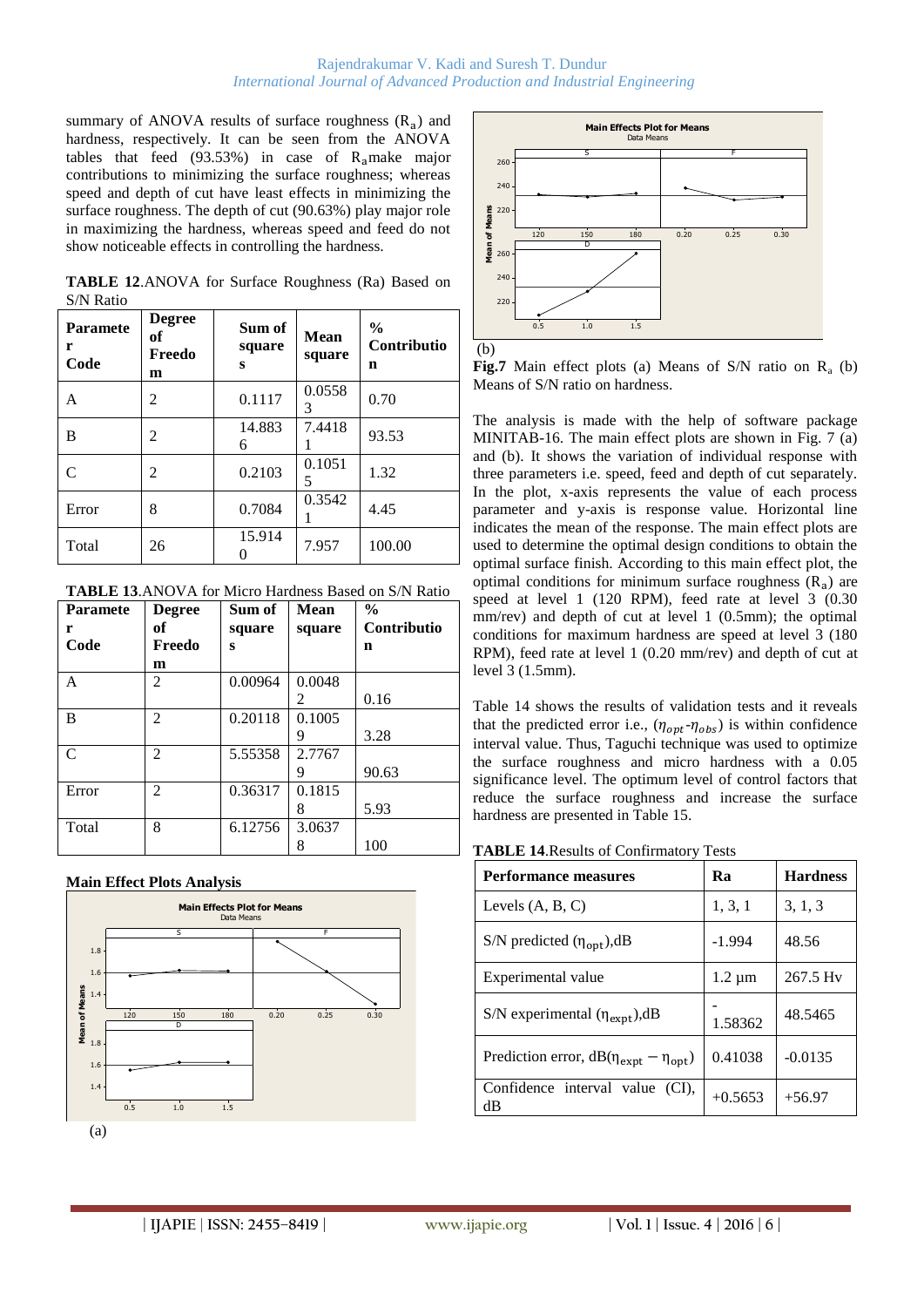|                     | <b>TABLE 15.</b> Combination of control factors with optimal |  |  |  |
|---------------------|--------------------------------------------------------------|--|--|--|
| values of out puts. |                                                              |  |  |  |

|                      | Optimal combination of input variable |                  |                     |                  |  |  |
|----------------------|---------------------------------------|------------------|---------------------|------------------|--|--|
| Response             | Speed<br>$\overline{\text{(m/min)}}$  | Feed<br>(mm/rev) | Depth of<br>cut(mm) | Optimal<br>value |  |  |
| Surface<br>roughness | 120                                   | 0.30             | 0.5                 | $1.2 \mu m$      |  |  |
| Hardness             | 180                                   | 0.30             | 1.5                 | 267.5<br>Hv      |  |  |

## V. CONCLUSIONS

The following conclusions are inferred based on the experimental results.

During dry turning it is evident that, feed rate is the principal parameter that contributes more on minimizing the surface roughness value of Ra with 45.69%. Depth of cut and its interaction with speed have become next dominating factors with contribution of 18.74% and 17.14% respectively. Where as in wet turning Analysis of variance (ANOVA) demonstrates that the feed rate has the highest influence on surface roughness. Ra is influenced by feed rate with 93.53% contribution. Nevertheless, the depth of cut and cutting speed has negligible influence on the surface roughness at the reliability level of 95%.

The optimal levels for maximizing the surface hardness of the work specimen after dry turning were measured and it revealed that, joint effect of feed and speed has become the significant factor with 36.42% of contribution and is followed by depth of cut with 25.23%. In wet turning, it is found that feed rate has the highest influence on hardness. Hardness is influenced by feed rate with 83.76% of contribution. Depth of cut and cutting speed has negligible influence on the hardness.

The optimal combination of process parameters for minimum surface roughness (Ra) under wet cutting are obtained at 120 m/min, 0.3 mm/rev and 0.5mm of speed, feed and depth of cut respectively. In dry turning the optimum levels are 180 m/min of speed, 0.2 mm/rev of feed and 1.5mm depth of cut.

Under wet turning, the optimal combination of process parameters for maximum hardness is obtained at 180 m/min cutting speed, 0.3 mm/rev feed, 1.5 mm depth of cut. And in dry turning

It is observed from the experimental results under both cooling conditions that, the surface finish is better under wet condition where as surface hardness under dry cutting.

#### REFERENCES

- [1] Atul P. Kulkarni, Girish G. Kulkarni, Vikas G. Sargade. Dry turning of austenitic stainless steel using AiTiCrN coated insert produced by HPPMS technique. International Conference on Design and Manufacturing 2013; 737-746.
- [2] T. Akasawa a, H. Sakurai a, M. Nakamuraa, T. Tanaka b, K. Takano. Effects of free-cutting additives on the machinability of austenitic stainless steels. Journal of Materials Processing Technology2003; 143–144: 66–71.
- [3] ZaferTekıner ,SezginYesılyurt.Investigation of the cutting parameters depending on processsound during turning of AISI 304 austenitic stainless steel. Materials and Design2004; 25:507–513.
- [4] IlhanAsilturk, SuleymanNeseli. Multi response optimization of CNC turning parameters via Taguchi method-based response surface analysis. Measurement2012; 45: 785–794.
- [5] IhsanKorkut , Mustafa Kasap, Ibrahim Ciftci, UlviSeker.Determination of optimum cuttingparameters during machining of AISI 304 austenitic stainless steel. Materials and Design2004; 25: 303–305.
- [6] D. O"Sullivan, M. Cotterell. Machinability of austenitic stainless steel SS303 Journal of Materials Processing Technology2002; 124: 153–159.
- [7] Ibrahim Ciftci. Machining of austenitic stainless steels using CVD multi-layer coated cemented carbide tools. Tribology International2006; 39: 565–569.
- [8] M Kaladhar, K VenkataSubbaiah, Ch. ShrinivasRao. Determination of optimum process parameters during turning of AISI 304 Austenitic stainless steel using Taguchi method and ANOVA. International journal of Lean Thinking2012; 3: issue1.
- [9] M. Anthony Xavior, M. Adithan. Determining the influence of cutting fluids on tool wear and surface roughness during turning of AISI 304austenitic stainless steel.journal of materials processing technology2009; 2 0 9: 900–909.
- [10] Rastee D. Koyee , Rocco Eisseler, Siegfried Schmauder. Application of Taguchi coupled Fuzzy Multi Attribute Decision Making (FMADM) for optimizing surface quality in turningaustenitic and duplex stainless steels. Measurement2009; 58: 375–386.
- [11] D.Y. Jang a, T.R. Watkins, K.J. Kozaczek, CR. Hubbard, O.B. Cavin. Surface residual stresses in machined austenitic stainless steel. Wear1996; 194: 168-173.
- [12] Swapnagandha S. Wagha, Atul P. Kulkarnib, Vikas G. Sargade. Machinability studies of austenitic stainless steel (AISI 304) using PVD cathodic arc evaporation(CAE) system deposited AlCrN/TiAlN coated carbide inserts.Procedia Engineering2013; 64: 907 – 914.
- [13] DilbagSingh . P. VenkateswaraRao. A surface roughness prediction model for hard turning process.Int J AdvManufTechnol 2007; 32: 1115–1124.
- [14] M. Huseyin Cetin, Babur Ozcelik ,EmelKurama, ErhanDemirbas. Evaluation of vegetable based cutting fluids with extreme pressure and cutting parameters in turning of AISI 304L by Taguchi method. Journal of Cleaner Production2011; 19: 2049-2056.
- [15] IlhanAsilturkHarunAkkus.Determining the effect of cutting parameters on surface roughness in hard turning using the Taguchi method. Measurement2011; 44: 1697– 1704.
- [16] Samir Khamel, NouredineOuelaa and KhaiderBouacha.Analysis and prediction of tool wear, surface roughness and cutting forces inhard turning with CBN tool. Journal of Mechanical Science and Technology2012; 26 (11): 3605-3616.
- [17] D.I. Lalwani, N.K. Mehta, P.K. Jain. Experimental investigations of cutting parameters influence on cutting forces and surface roughness in finish hard turning of MDN250 steel. Journal of materials processing technology2008; 2 0 6: 167–179.
- [18] M S Phadke. Quality Engineering using Robust Design. Prentice-Hall international Inc, Englewood Cliffs, New Jersey: 1989.